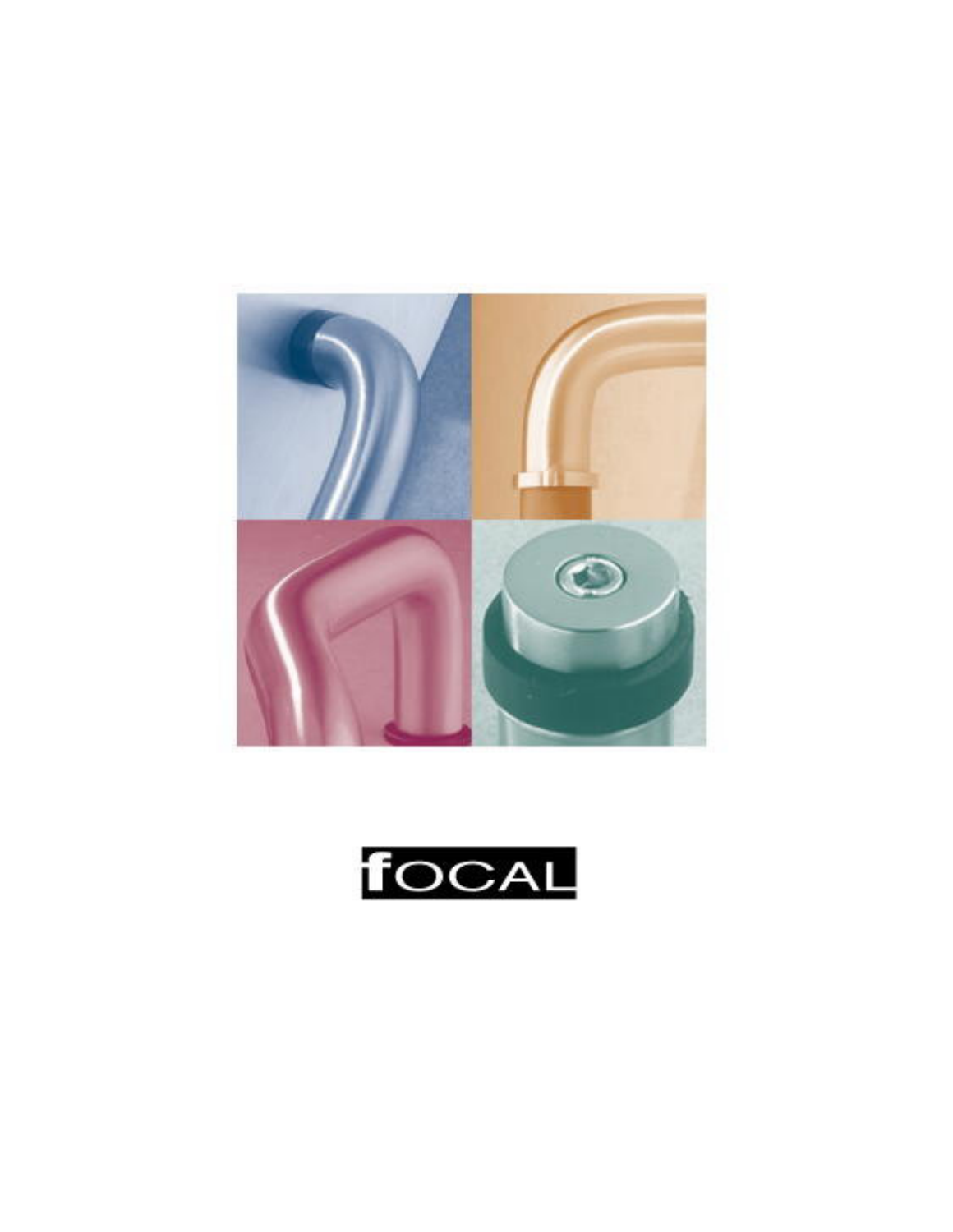

## fOCAL

#### **Ron McCoy**

Princeton educated and award winning architect Ron McCoy of Los Angeles, working closely with Trimco engineers, has met the challenging demand for creative and affordable hardware.



With the **f**OCAL Series, McCoy blends fundamental forms, functions, and materials into inspired shapes and accents that will add distinction to any project.

Modern yet timeless, the McCoy conceptions refine each piece of hardware to the most elegant solution. Subtle visual appeal combines with strength and grace evident in a touch of the hand, making the **f**OCAL fixtures unique and exquisite.

# **focal**

Quality of form. Quality of proportion. Quality of detail.

Trimco has designed all of these qualities into **f**OCAL, a full line of affordable architectural door hardware. Since good hardware is essential and cost control important, the **f**OCAL Series is manufactured to be the very best value in the industry.

In a variety of fashionings and in all standard finishes. **f**OCAL solves the problem of having to choose between generic and extravagantly priced hardware.

You now have an outstanding new range of choices, all made in the U.S.A.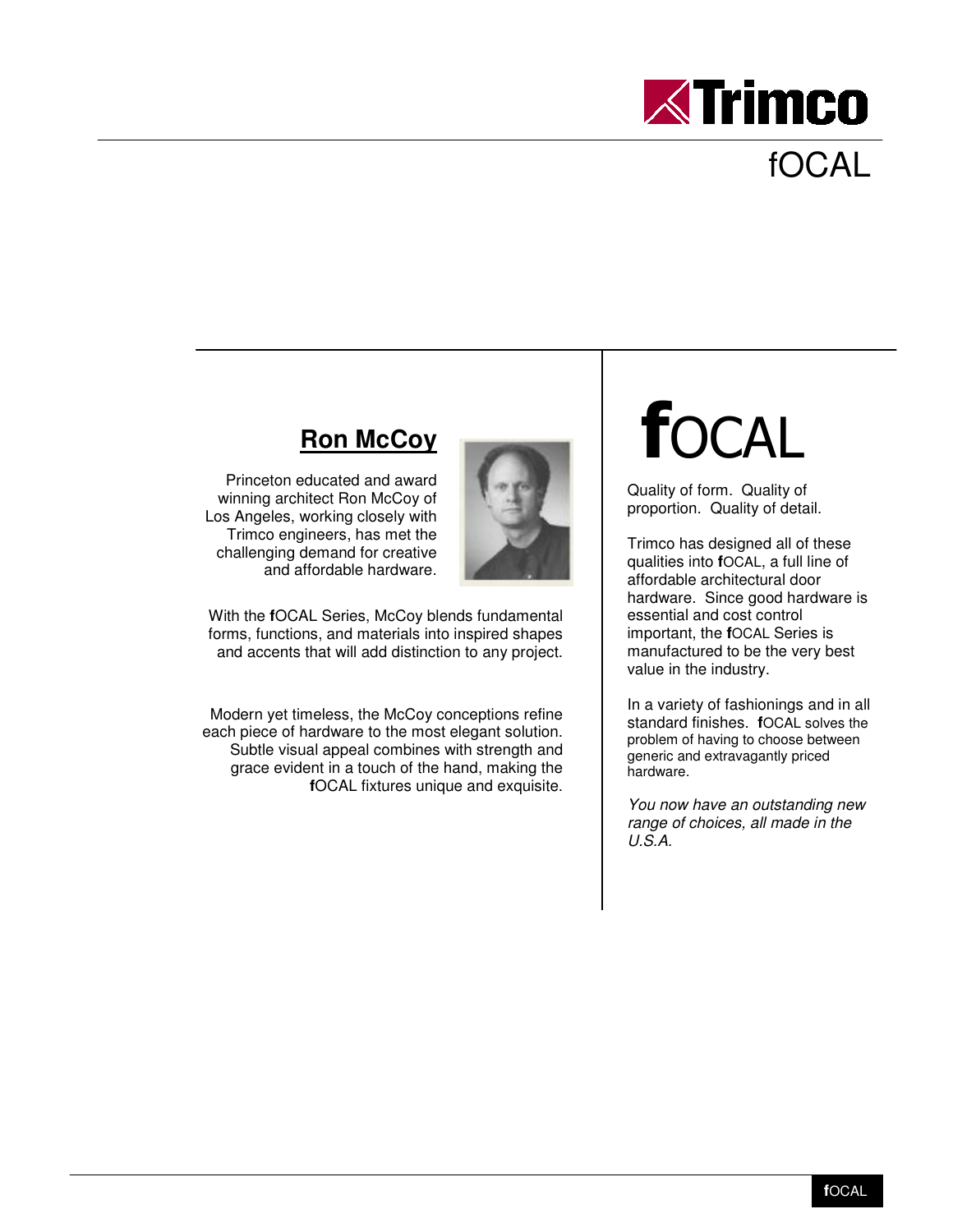

## **f**OCAL Products



| <b>TRIMCO# 7059</b>            |  |
|--------------------------------|--|
| $2 - 1/2"$                     |  |
| <b>fOCAL Flush Pull</b>        |  |
| <b>Black interior standard</b> |  |
| Standard prep 2-1/8" dia.      |  |
| Fits BTB in a 1-3/8" door.     |  |

**TRIMCO# 7060 7061**   $\frac{H}{W}$  4-1/4" 3-1/8"<br>  $\frac{4-1}{4}$  2-3/4" 2-1/16

**fOCAL Flush Pull**

| <b>TRIMCO# 7285</b> |                             |
|---------------------|-----------------------------|
|                     | $1 - 3/4"$                  |
|                     | $2 - 1/4"$                  |
|                     | fOCAL Stop with Bail & Hook |

| TRIMCO# 7280            |             | 7281       |
|-------------------------|-------------|------------|
|                         | $1 - 1/4"$  |            |
|                         | $1 - 9/16"$ | $2 - 1/4"$ |
| <b>fOCAL Floor Stop</b> |             |            |
| MS & Anchor Standard    |             |            |



| <b>TRIMCO# 7150</b>             |                                |
|---------------------------------|--------------------------------|
|                                 | ,,                             |
| CTC                             | 10"                            |
|                                 | $2 - 1/2"$                     |
| OΑ                              | $11 - 3/4"$                    |
| <b>fOCAL Cane Pull</b>          |                                |
|                                 | Matte Black Poly Grip Standard |
| <b>BTB</b> available <b>ADA</b> |                                |



| <b>TRIMCO# 7160</b>             |                                |
|---------------------------------|--------------------------------|
|                                 | ,,                             |
| CTC                             | 10"                            |
|                                 | $2 - 1/2"$                     |
|                                 | $11 - 3/4"$                    |
| OFF                             | $2 - 3/4"$                     |
|                                 | <b>fOCAL Offset Cane Pull</b>  |
|                                 | Matte Black Poly Grip Standard |
| Specify hand                    |                                |
| <b>BTB</b> available <b>ADA</b> |                                |





| Black interior standard. |  |  |  |  |
|--------------------------|--|--|--|--|
|                          |  |  |  |  |
|                          |  |  |  |  |
|                          |  |  |  |  |

 $2 - 1/16"$